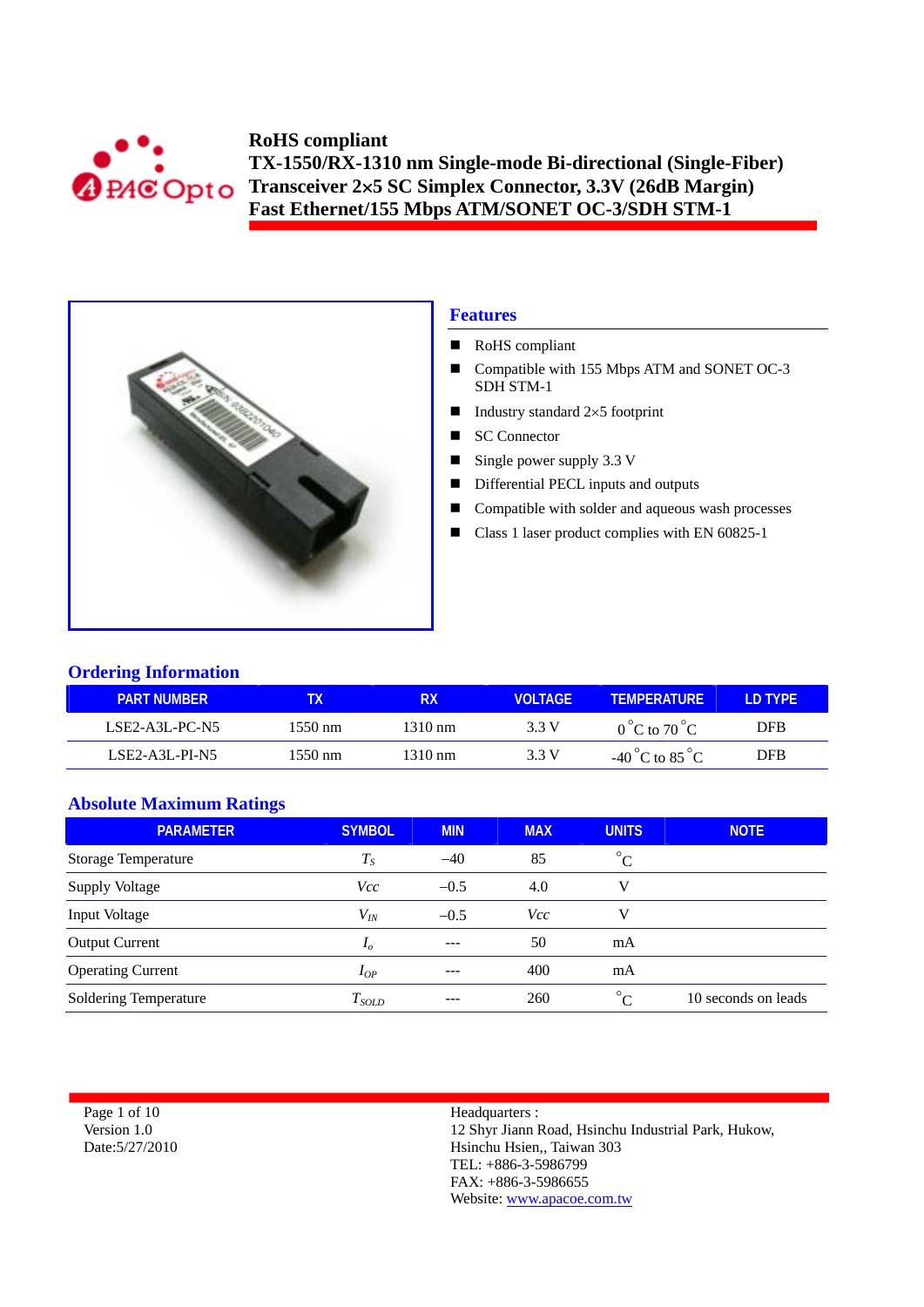

### **Operating Environment**

| <b>PARAMETER</b>                  | <b>SYMBOL</b>     | <b>MIN</b> | <b>MAX</b> | <b>UNITS</b> | <b>NOTE</b> |
|-----------------------------------|-------------------|------------|------------|--------------|-------------|
|                                   |                   | 0          | 70         | $\circ$      |             |
| <b>Case Operating Temperature</b> | $T_C$             | $-40$      | 85         | $\cap$       |             |
| <b>Supply Voltage</b>             | Vcc               | 3.1        | 3.5        |              |             |
| <b>Supply Current</b>             | $I_{TX} + I_{RX}$ | $---$      | 250        | mA           |             |

# **Transmitter Electro-optical Characteristics**

# $Vcc = 3.1$  V to 3.5 V,  $T_c = 0^\circ$ C to 70 °C( $-40^\circ$ C to 85 °C)

| <b>PARAMETER</b>                                     | <b>SYMBOL</b>       | <b>MIN</b> | TYP. | <b>MAX</b> | <b>UNITS</b> | <b>NOTE</b>                                                                 |
|------------------------------------------------------|---------------------|------------|------|------------|--------------|-----------------------------------------------------------------------------|
| Data Rate                                            | B                   | 50         | 155  | 200        | Mb/s         |                                                                             |
| <b>Output Optical Power</b><br>$9/125 \ \mu m$ fiber | Pout                | $-8$       |      | $\Omega$   | dBm          | Average                                                                     |
| <b>Extinction Ratio</b>                              | ER                  | 10         |      |            | dB           |                                                                             |
| Center Wavelength                                    | $\lambda_C$         | 1530       | 1550 | 1570       | nm           | Center Wavelength                                                           |
| Spectral Width $(-20dB)$                             | $\Delta \lambda$    |            |      |            | nm           |                                                                             |
| Side Mode Suppression Ratio                          | SMSR                | 30         |      |            | dB           |                                                                             |
| Rise/Fall Time $(10-90%)$                            | $T_{r,f}$           | ---        |      | 2          | ns           |                                                                             |
| Output Eye                                           |                     |            |      |            |              | Compliant with Telcordia GR-253-CORE Issue 3 and ITU-T recommendation G-957 |
| Transmitter Data Input Voltage-High                  | $V_{IH} - V_{CC}$   | $-1.1$     |      | $-0.74$    | V            | Note 1                                                                      |
| Transmitter Data Input Voltage-Low                   | $V_{IL} - V_{CC}$   | $-2.0$     |      | $-1.58$    | V            | Note 1                                                                      |
| Transmitter Data Input Differential<br>Voltage       | $V_{\mathit{DIFF}}$ | 0.3        |      | 1.6        | V            | Note 1                                                                      |

Note 1: These inputs are compatible with 10K, 10KH and 100K ECL and PECL input.

Page 2 of 10 Version 1.0 Date:5/27/2010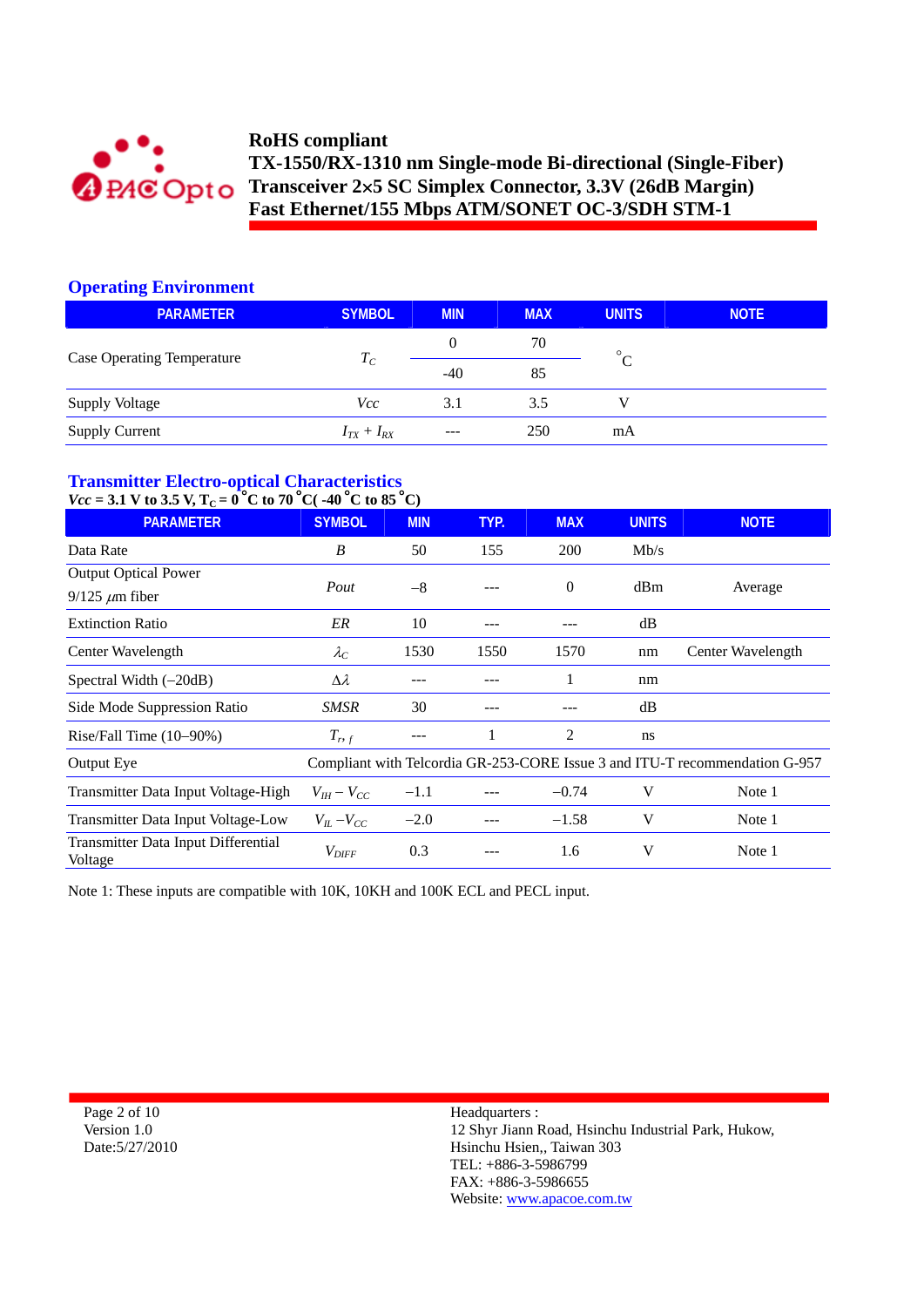

# **Receiver Electro-optical Characteristics**

 $Vcc = 3.1$  V to 3.5 V,  $T_c = 0$  °C to 70 °C( $-40$  °C to 85 °C)

| <b>PARAMETER</b>                                    | <b>SYMBOL</b>     | <b>MIN</b> | TYP. | <b>MAX</b> | <b>UNITS</b> | <b>NOTE</b>                |
|-----------------------------------------------------|-------------------|------------|------|------------|--------------|----------------------------|
| Data Rate                                           | B                 | 50         | 155  | 200        | Mb/s         |                            |
| Optical Input Power-maximum                         | $P_{IN}$          | $\theta$   |      |            | dBm          | Note 1                     |
| <b>Optical Input Power-minimum</b><br>(Sensitivity) | $P_{IN}$          |            |      | $-34$      | dBm          | Note 1                     |
| <b>Operating Center Wavelength</b>                  | $\lambda_C$       | 1260       |      | 1360       | nm           |                            |
| <b>Return Loss</b>                                  | RL                | ---        |      | $-14$      | dB           | $\lambda = 1260 - 1360$ nm |
| <b>Signal Detect-Asserted</b>                       | $P_A$             | ---        |      | $-34$      | dBm          | Average                    |
| <b>Signal Detect-Deasserted</b>                     | $P_D$             | $-45$      |      | ---        | dBm          | Average                    |
| Signal Detect-Hysteresis                            | $P_A - P_D$       | 1.0        |      |            | dB           |                            |
| Signal Detect Output voltage-High                   | $V_{OH}-V_{CC}$   | $-1.1$     |      | $-0.74$    | V            | Note 2                     |
| Signal Detect Output voltage-Low                    | $V_{OL} - V_{CC}$ | $-2.0$     |      | $-1.58$    | V            | Note 2                     |
| Crosstalk                                           | <b>CRT</b>        | ---        |      | $-45$      | dB           |                            |
| Data Output Rise, Fall Time (10–90%)                | $T_{r,f}$         |            | 1    | 2          | ns           |                            |
| Data Output Voltage-High                            | $V_{OH} - V_{CC}$ | $-1.1$     |      | $-0.74$    | V            | Note 2                     |
| Data Output Voltage-Low                             | $V_{OL} - V_{CC}$ | $-2.0$     |      | $-1.58$    | V            | Note 2                     |

Note 1: The input data is at 155.52 Mbps,  $2^{23}$ –1 PRBS data pattern with 72 "1"s and 72 "0"s inserted per the ITU-T recommendation G.958 Appendix 1. The receiver is guaranteed to provide output data with Bit Error Rate (BER) better than or equal to  $1\times10^{-10}$ .

Note 2: These outputs are compatible with 10K, 10KH and 100K ECL and PECL input.

Page 3 of 10 Version 1.0 Date:5/27/2010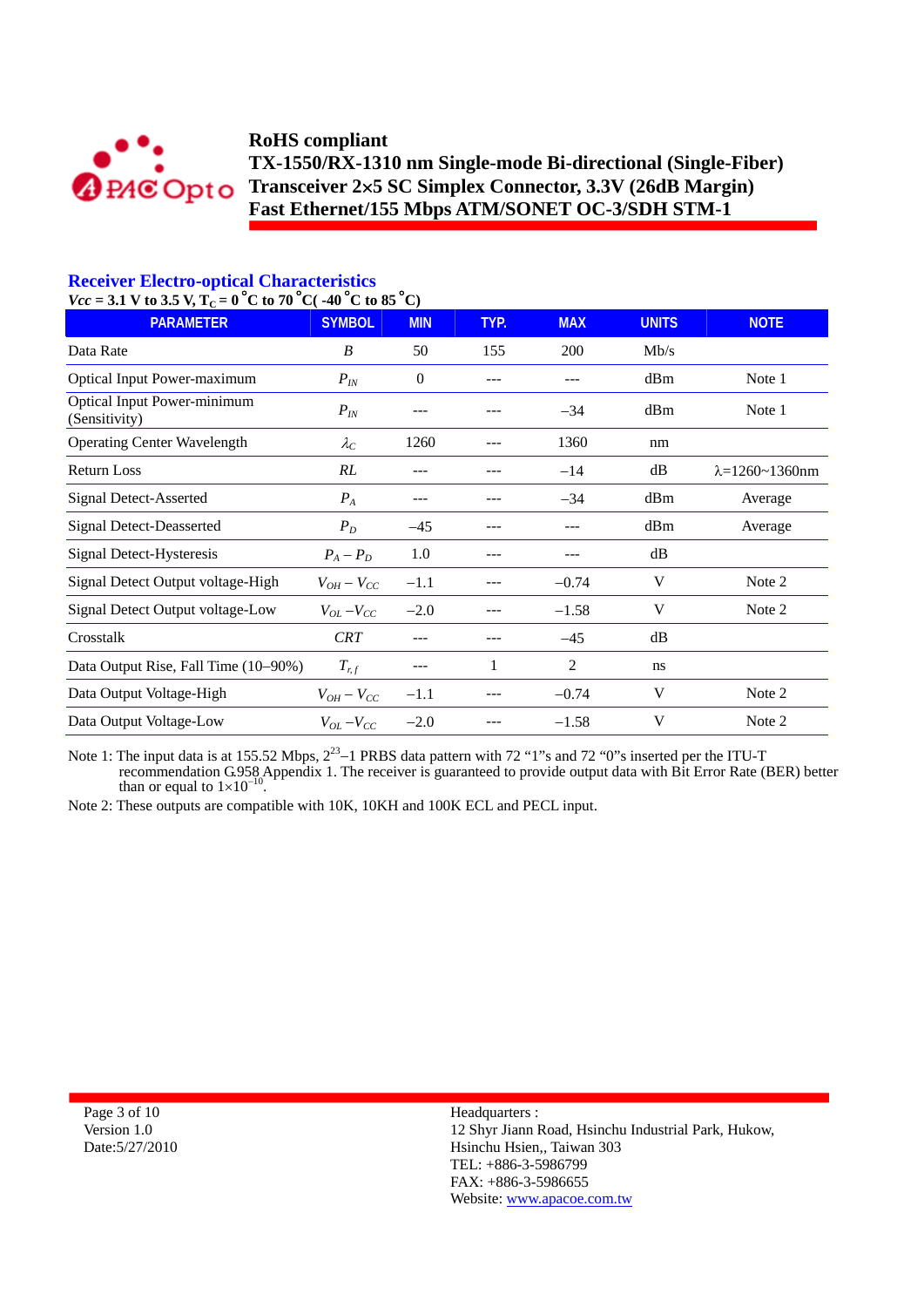

### **Block Diagram of Transceiver**



#### **Transmitter and Receiver Optical Sub-assembly Section**

A 1550 nm InGaAsP laser and an InGaAs PIN photodiode integrate with an WDM filter to form a bi-directional single fiber optical subassembly (OSA). The laser of OSA is driven by a LD driver IC which converts differential input LVPECL logic signals into an analog laser driving current. And, The photodiode of OSA is connected to a circuit providing post-amplification quantization, and optical signal detection.

#### **Transmitter Disable**

Transmitter Disable is a TTL control pin. To disable the module, connect this pin to +3.3 V TTL logic high "1". While, to enable module connect to TTL logic low "0".

#### **Receiver Signal Detect**

Signal Detect is a basic fiber failure indicator. This is a single-ended LVPECL output. As the input optical power is decreased, Signal Detect will switch from high to low (deassert point) somewhere between sensitivity and the no light input level. As the input optical power is increased from very low levels, Signal Detect will switch back from low to high (assert point). The assert level will be at least 1.0 dB higher than the deassert level.

Page 4 of 10 Version 1.0 Date:5/27/2010 Headquarters :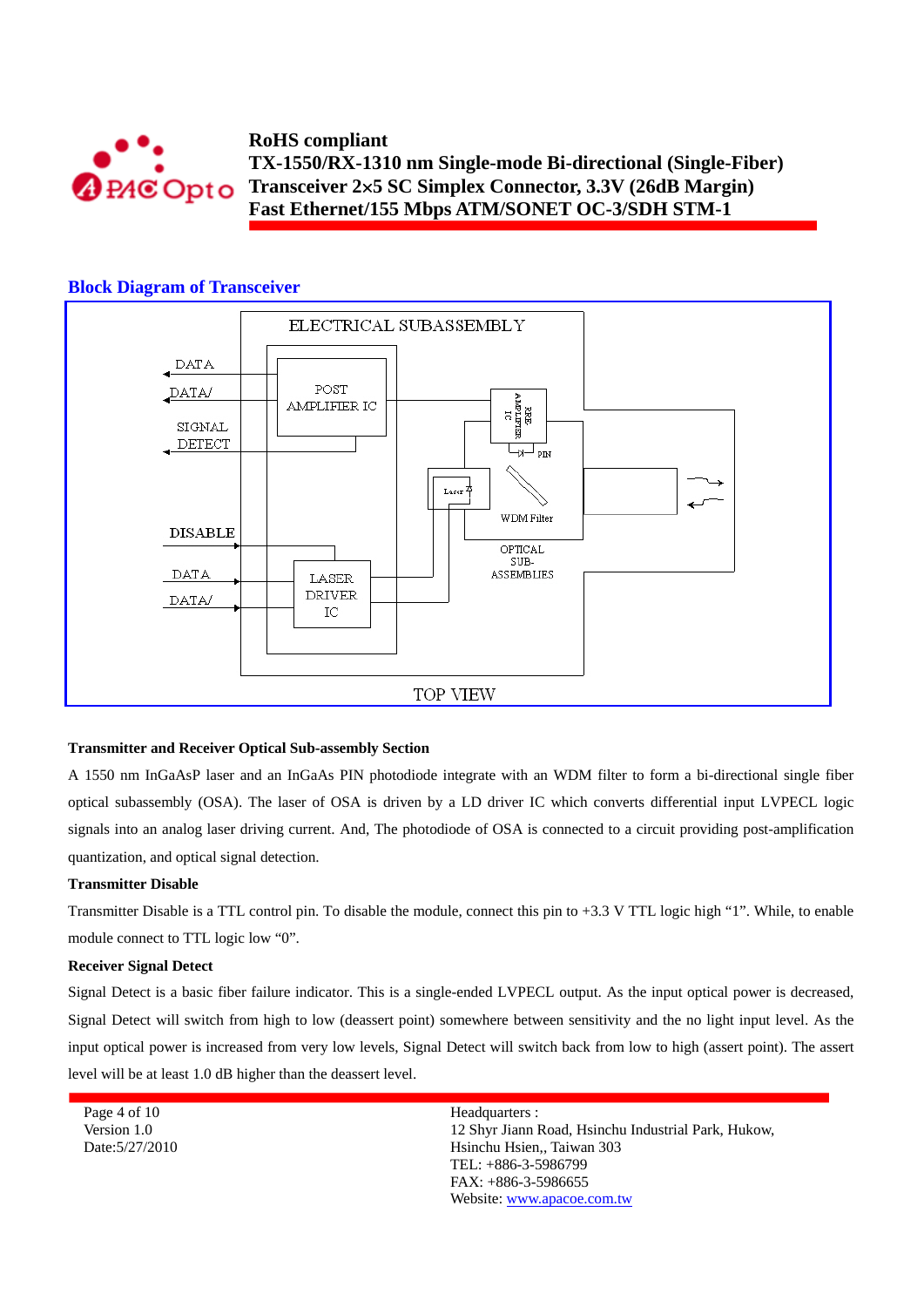

## **Connection Diagram**

Pin-Out



| <b>PIN</b> | <b>SYMBOL</b> | <b>DESCRIPTION</b>                                                                                                                                                                                                                                                                                                                                                                                                                                                                                                                                                                                                                                                                                                                             |
|------------|---------------|------------------------------------------------------------------------------------------------------------------------------------------------------------------------------------------------------------------------------------------------------------------------------------------------------------------------------------------------------------------------------------------------------------------------------------------------------------------------------------------------------------------------------------------------------------------------------------------------------------------------------------------------------------------------------------------------------------------------------------------------|
| 1          | <b>RX GND</b> | Receiver Signal Ground, Directly connect this pin to the receiver ground plane.                                                                                                                                                                                                                                                                                                                                                                                                                                                                                                                                                                                                                                                                |
| 2          | $V_{CCR}$     | <b>Receiver Power Supply</b><br>Provide +3.3 Vdc via the recommended receiver power supply filter circuit. Locate the power supply filter circuit as<br>close as possible to the $V_{CCR}$ pin.                                                                                                                                                                                                                                                                                                                                                                                                                                                                                                                                                |
| 3          | <b>SD</b>     | Signal Detect.<br>Normal optical input levels to the receiver result in a logic "1" output, $V_{OH}$ , asserted. Low input optical levels to the<br>receiver result in a fault condition indicated by a logic "0" output $V_{OL}$ , deasserted Signal Detect is a single-ended<br>LVPECL output. SD can be terminated with LVPECL techniques via 50 $\Omega$ to $V_{CCR}$ – 2 V. Alternatively, SD can be loaded<br>with a 180 $\Omega$ resistor to RX GND to conserve electrical power with small compromise to signal quality. If Signal Detect<br>output is not used, leave it open-circuited. This Signal Detect output can be used to drive a LVPECL input on an<br>upstream circuit, such as, Signal Detect input or Loss of Signal-bar. |
| 4          | $RD-$         | RD- is an open-emitter output circuit.<br>Terminate this high-speed differential LVPECL output with standard LVPECL techniques at the follow-on device input<br>pin. (See recommended circuit schematic)                                                                                                                                                                                                                                                                                                                                                                                                                                                                                                                                       |
| 5          | $RD+$         | $RD$ + is an open-emitter output circuit.<br>Terminate this high-speed differential LVPECL output with standard LVPECL techniques at the follow-on device input<br>pin. (See recommended circuit schematic)                                                                                                                                                                                                                                                                                                                                                                                                                                                                                                                                    |
| 6          | $V_{CCT}$     | <b>Transmitter Power Supply</b><br>Provide +3.3 Vdc via the recommended transmitter power supply filter circuit. Locate the power supply filter circuit as<br>close as possible to the $V_{CCT}$ pin.                                                                                                                                                                                                                                                                                                                                                                                                                                                                                                                                          |
| 7          | <b>TX GND</b> | <b>Transmitter Signal Ground</b><br>Directly connect this pin to the transmitter signal ground plane. Directly connect this pin to the transmitter ground plane.                                                                                                                                                                                                                                                                                                                                                                                                                                                                                                                                                                               |
| 8          | $TX_{DIS}$    | <b>Transmitter Disable</b><br>Connect this pin to +3.3V TTL logic high "1" to disable transmitter. To enable module connect to TTL logic low "0" or<br>open.                                                                                                                                                                                                                                                                                                                                                                                                                                                                                                                                                                                   |
| 9          | $TD+$         | <b>Transmitter Data In</b><br>Terminate this high-speed differential LVPECL input with standard LVPECL techniques at the transmitter input pin.<br>(See recommended circuit schematic)                                                                                                                                                                                                                                                                                                                                                                                                                                                                                                                                                         |
| 10         | $TD-$         | <b>Transmitter Data In-Bar</b><br>Terminate this high-speed differential LVPECL input with standard LVPECL techniques at the transmitter input pin.<br>(See recommended circuit schematic)                                                                                                                                                                                                                                                                                                                                                                                                                                                                                                                                                     |
|            |               |                                                                                                                                                                                                                                                                                                                                                                                                                                                                                                                                                                                                                                                                                                                                                |

Page 5 of 10 Version 1.0 Date:5/27/2010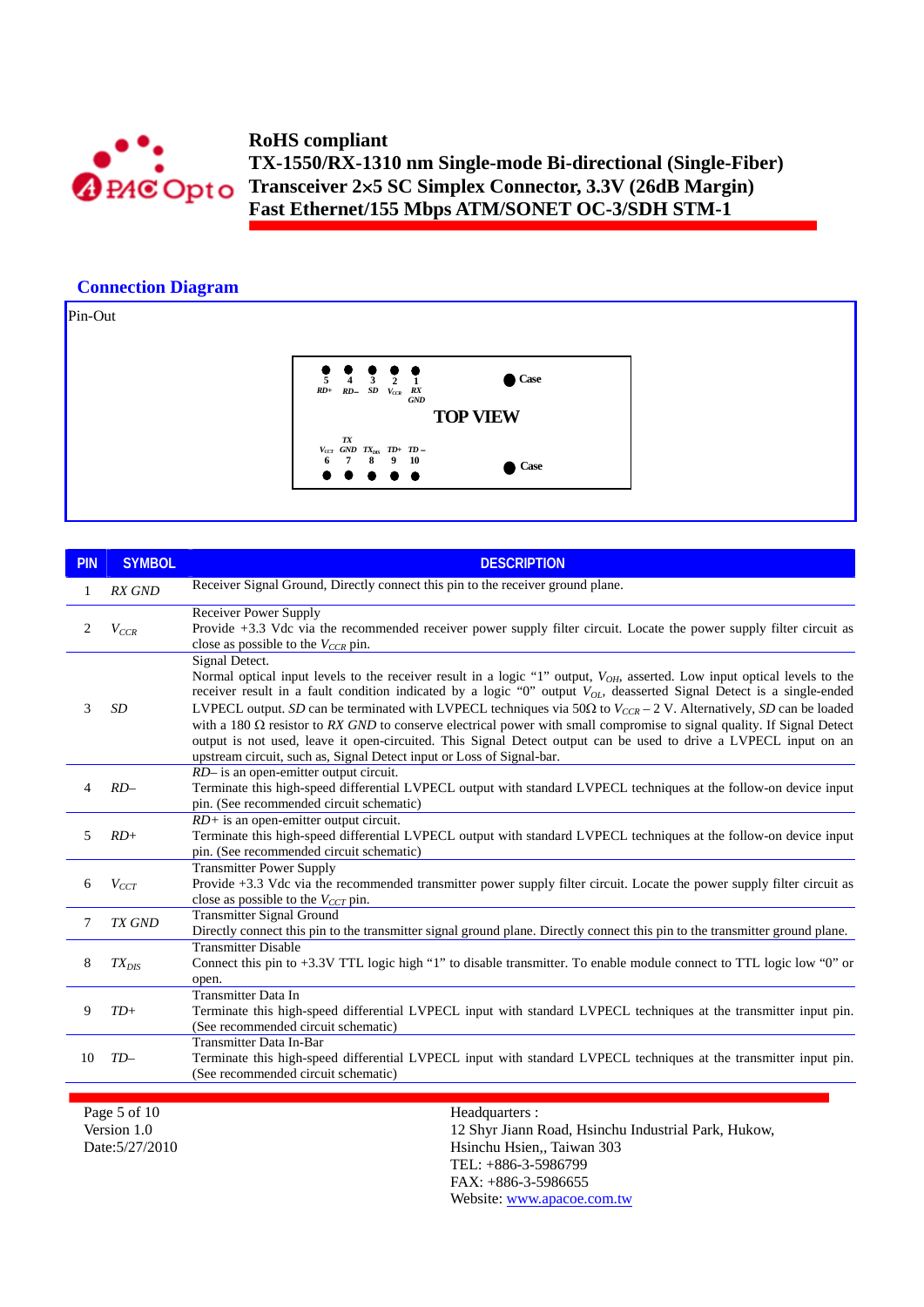

### **Recommended Circuit Schematic**



In order to get proper functionality, a recommended circuit is provided in above recommended circuit schematic. When designing the circuit interface, there are a few fundamental guidelines to follow.

- (1) The differential data lines should be treated as 50  $\Omega$  Micro strip or strip line transmission lines. This will help to minimize the parasitic inductance and capacitance effects. Locate termination at the received signal end of the transmission line. The length of these lines should be kept short and of equal length.
- (2) For the high speed signal lines, differential signals should be used, not single-ended signals, and these differential signals need to be loaded symmetrically to prevent unbalanced currents which will cause distortion in the signal.
- (3) Multi layer plane PCB is best for distribution of *V<sub>CC</sub>*, returning ground currents, forming transmission lines and shielding, Also, it is important to suppress noise from influencing the fiber-optic transceiver performance, especially the receiver circuit.
- (4) A separate proper power supply filter circuits shown in Figure for the transmitter and receiver sections. These filter circuits suppress  $V_{CC}$  noise over a broad frequency range, this prevents receiver sensitivity degradation due to  $V_{CC}$  noise.
- (5) Surface-mount components are recommended. Use ceramic bypass capacitors for the 0.1 *µ*F capacitors and a surface-mount coil inductor for 1 *µ*H inductor. Ferrite beads can be used to replace the coil inductors when using quieter  $V_{CC}$  supplies, but a coil inductor is recommended over a ferrite bead. All power supply components need to be placed physically next to the  $V_{CC}$  pins of the receiver and transmitter.
- (6) Use a good, uniform ground plane with a minimum number of holes to provide a low-inductance ground current return for the power supply currents.

FAX: +886-3-5986655 Website: www.apacoe.com.tw

Page 6 of 10 Version 1.0 Date:5/27/2010 Headquarters : 12 Shyr Jiann Road, Hsinchu Industrial Park, Hukow, Hsinchu Hsien,, Taiwan 303 TEL: +886-3-5986799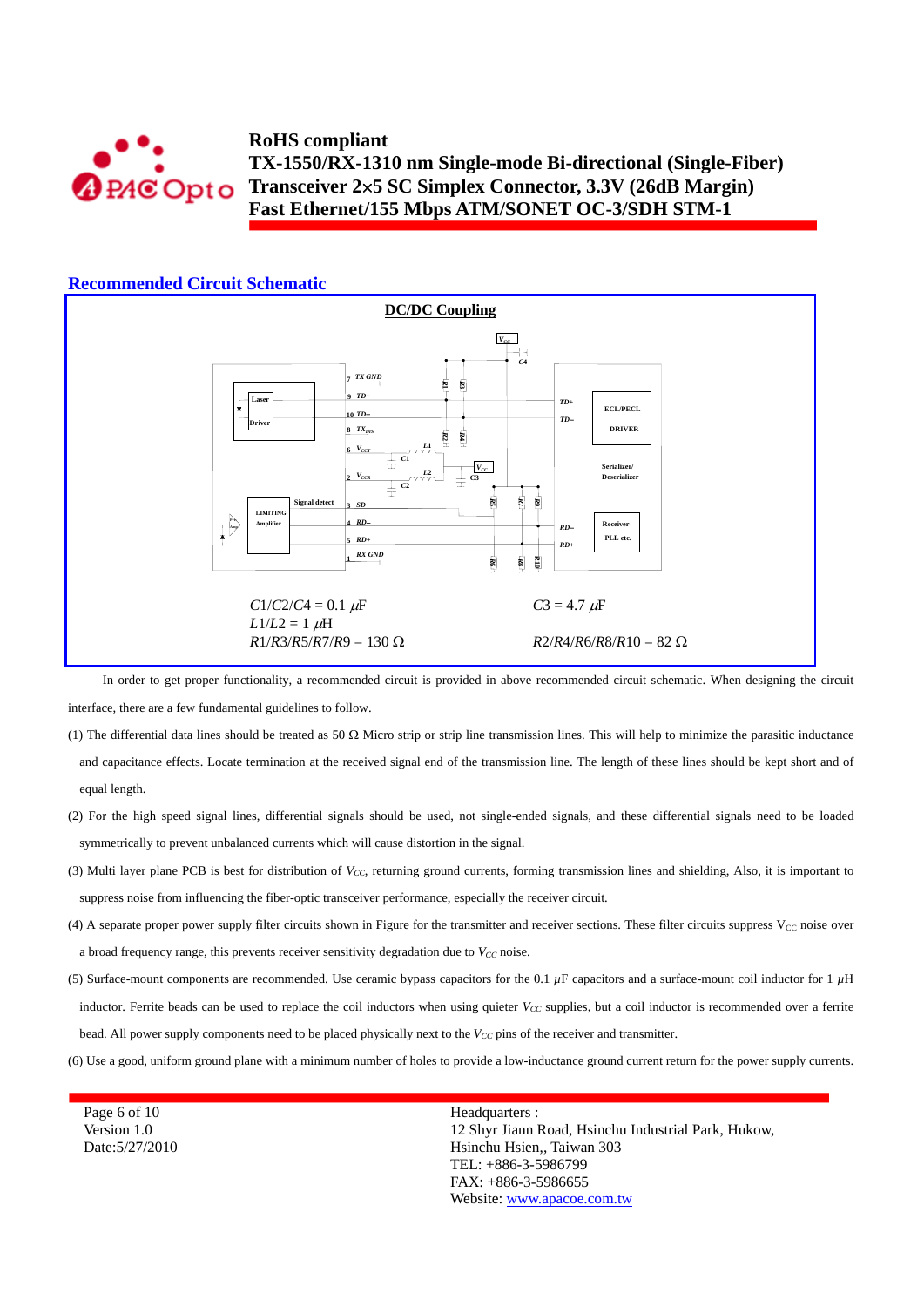



### **Recommended Board Layout Hole Pattern**

 $14.22 \pm 0.10$  $(0.56 \pm 0.004)$ 

This transceiver is compatible with industry standard wave or hand solder processes. After wash process, all moisture must be completely remove from the module. The transceiver is supplied with a process plug to prevent contamination during wave solder and aqueous rinse as well as during handling, shipping or storage.

Unit : mm(inches)

Solder fluxes should be water-soluble, organic solder fluxes. Recommended cleaning and degreasing chemicals for these transceivers are alcohol's (methyl, isopropyl, isobutyl), aliphatics (hexane, heptane) and other chemicals, such as soap solution or naphtha. Do not use partially halogenated hydrocarbons for cleaning/degreasing.

Page 7 of 10 Version 1.0 Date:5/27/2010 Headquarters : 12 Shyr Jiann Road, Hsinchu Industrial Park, Hukow, Hsinchu Hsien,, Taiwan 303 TEL: +886-3-5986799 FAX: +886-3-5986655 Website: www.apacoe.com.tw

15.75(0.620) Max 15.00(0.590)Min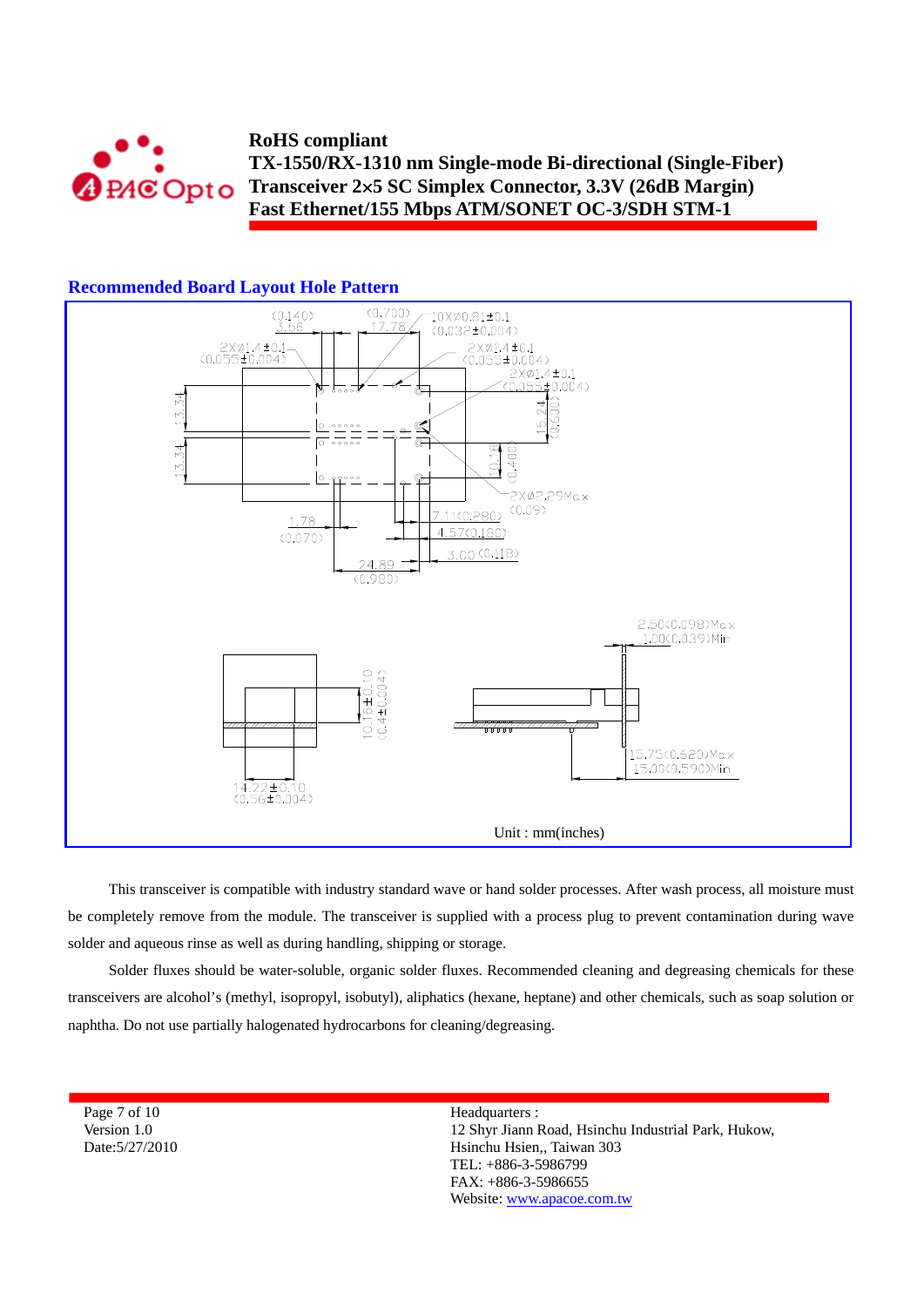

## **Drawing Dimensions**



Page 8 of 10 Version 1.0 Date:5/27/2010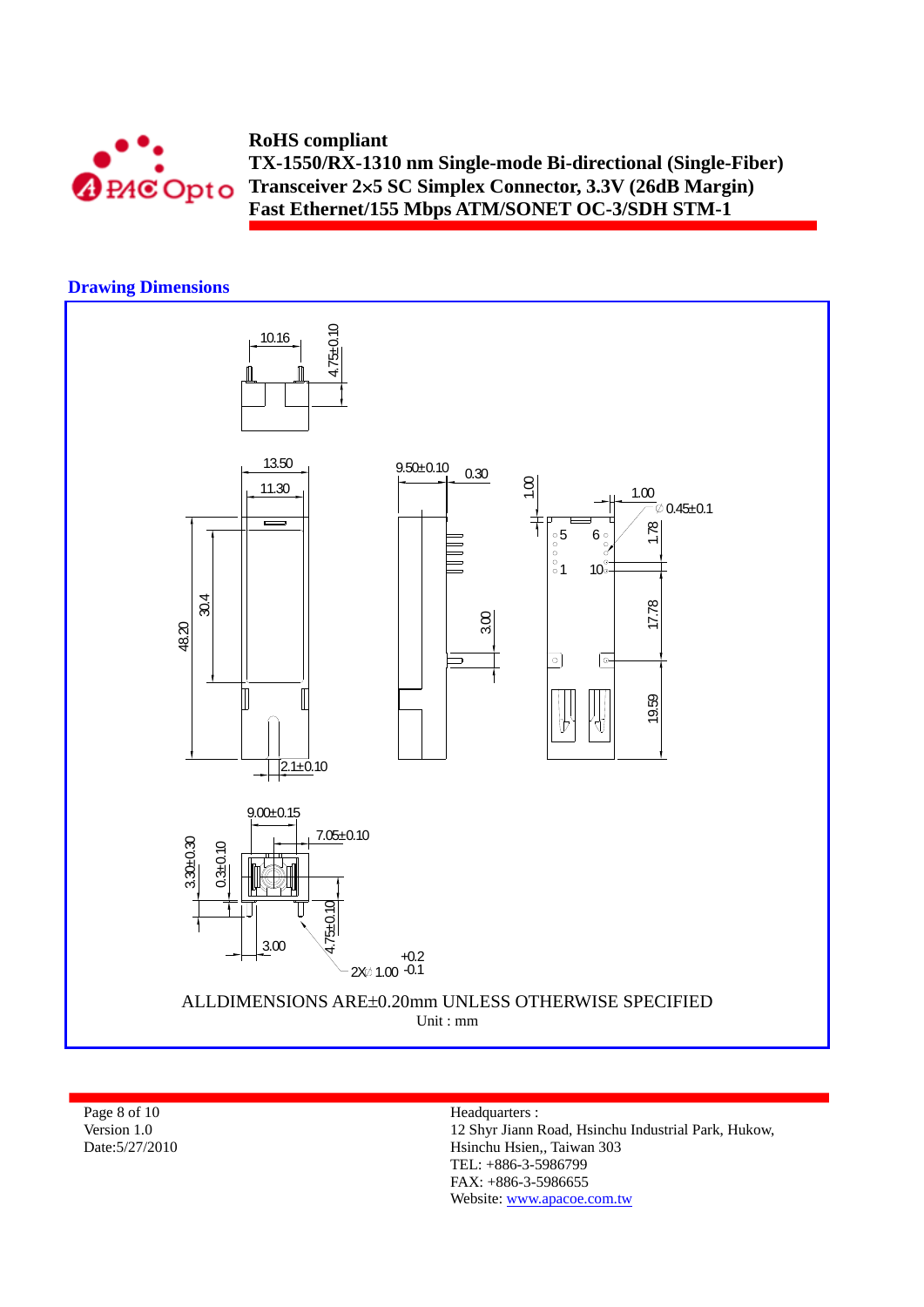

### **Optical Receptacle Cleaning Recommendations**

All fiber stubs inside the receptacle portions were cleaned before shipment. In the event of contamination of the optical ports, the recommended cleaning process is the use of forced nitrogen. If contamination is thought to have remained, the optical ports can be cleaned using a NTT international Cletop® stick type and HFE7100 cleaning fluid. Before the mating of patchcord, the fiber end should be cleaned up by using Cletop® cleaning cassette.



Note: The pictures were extracted from NTT-ME website. And the Cletop® is a trademark registered by NTT-ME

Page 9 of 10 Version 1.0 Date:5/27/2010